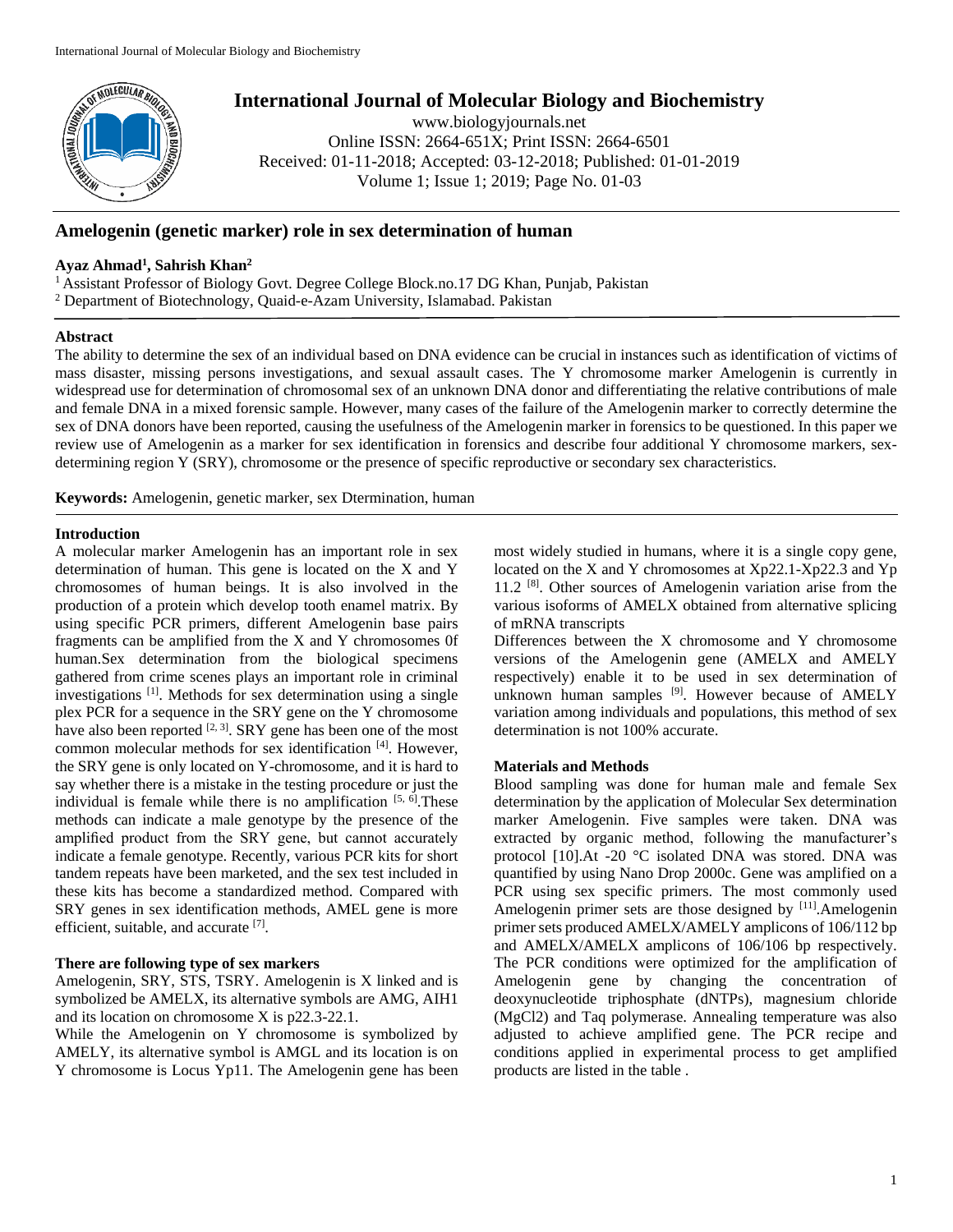**Table 1**

| <b>Reagents</b>       | Stock conc.        | Final conc. In reaction mix | <b>Volume per reaction</b> |
|-----------------------|--------------------|-----------------------------|----------------------------|
| <b>Buffer</b>         | 10X                | 1Х                          | $5\mu$                     |
| dNTPs                 | 2.5 <sub>m</sub> M | 0.2 <sub>m</sub> M          | 4ul                        |
| MgCl <sub>2</sub>     | 25mM               | 2mM                         | $4\mu$ l                   |
| <b>Forward Primer</b> | $10\mu M$          | $0.5 \mu M$                 | $2.5 \mu$                  |
| <b>Reverse Primer</b> | $10\mu M$          | $0.5 \mu M$                 | $2.5 \mu$                  |
| Taq DNA polymerase    | 5U/µl              | 1.25U                       | $0.3 \mu$ l                |
| Distilled Water       | To make up volume  |                             | $26.7$ ul                  |
|                       |                    | Total                       | $45 \mu$ l                 |
| Template              | 10ng/µl            | $30$ ng/µl                  | $5\mu$                     |

# **PCR using prepared 2x Master Mix Primers Sequence**

**Table 2**

| <b>Name</b> | <b>Sequence</b>                                | Size |
|-------------|------------------------------------------------|------|
|             | AMEL-Forward 5'-CCCTGGGCTCTGTAAAGAATAGTG-3' 24 |      |
|             | AMEL-Reverse 5'-ATCAGAGCTTAAACTGGGAAGCTG-3' 24 |      |

The following are the optimized cycling conditions of PCR for amplification of Amelogenin gene. The cyclic conditions for PCR were as per the following: an initial denaturation step at95°C for 4 min followed by 30 cycles of final denaturation at (94°C, 30 sec), annealing (52°C, 30 sec), Extension (72°C, 60 sec) and finial DNA extension step at 72°C for 10 min**.**





## **Figure Touch Down-PCR Profile**

The PCR products were run on 2% agarose gel for 30 min at 110 V by electrophoresis in TAE buffer and staining the gel with ethidium bromide. Bands were visualized through UV light in Gel Doc. Polyacrylamide Gel Electrophoresis (PAGE) isused to separating fragments of less than 500 bp.

#### **Results**

All samples were successfully intensified. PCR products on gel revealed the presence of a single band for female and double bands for male. Six samples were taken, one was male and five were females.

## **Result of Agarose Gel Electrophoresis**



**Fig 2:** Genomic DNA on agarose Gel